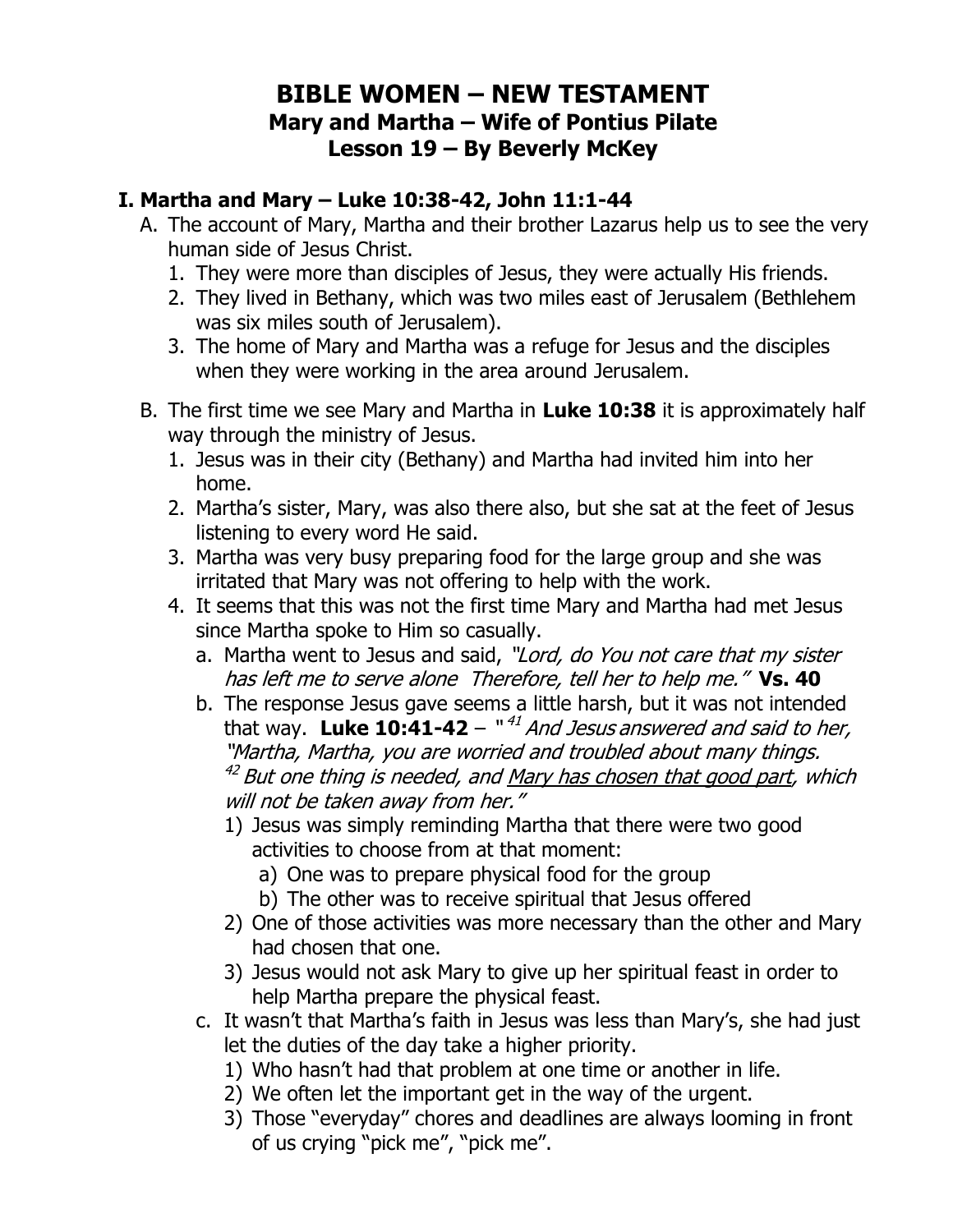- 4) Too often our spiritual nourishment is postponed day after day until we may finally stop including it in the plans for our day at all.
- d. Jesus knew that Mary and Martha had obligations to attend to as hostesses in their home, but He also knew that those chores would still be there when He had gone away. Then they would have plenty of time for the physical chores.
- e. We should keep that in mind when we have an opportunity to choose a spiritual feast (such as gospel meetings, personal Bible study, regular worship activities, lectureships, Ladies ½ Day even Ladies Bible Class).
- f. Our chores will still be there after we have set aside the time for spiritual renewal.
- C. Mary and Martha were aware of the great miracles that Jesus was able to perform.
	- 1. When their brother, Lazarus, became critically ill, Jesus was the first one they thought to send for. **John 11:1-44**
	- 2. Their message reveals the very close relationship they had with Jesus when they said, "Lord, behold, he whom You love is sick." **Vs. 3**
	- 3. When Jesus heard the message, He said to his disciples, "This sickness is not unto death, but for the glory of God, that the Son of God may be glorified through it."
		- a. This event occurred probably within two weeks of the Passover. **Vs. 55**
		- b. Jesus knew that the end of His earthly ministry was very near.
		- c. What better way to emphasize one more time that He was the Son of God than to raise his friend from the dead.
	- 4. Verse 5 confirms that Jesus not only loved Lazarus, He also loved Mary and Martha.
		- a. Mary and Martha very likely expected Jesus to come to their aid immediately.
		- b. However, Jesus stayed two more days where He was before heading for Judea. **Vs. 6-7**
		- c. His disciples were very concerned for His safety because the Jews wanted to have Jesus stoned in the past and so going back now could be putting Jesus in real danger. **Vs. 8**
		- d. But Jesus knew that His destiny waited in Jerusalem, so He said to His disciples: "Our friend Lazarus sleeps, but I go that I may wake him up." **Vs. 10**
		- e. Of course, the disciples were confused saying, "Lord, if he sleeps he will get well."They knew that sleep was needed for the healing process.
		- f. Then Jesus said to them plainly, so they would not be confused: "Lazarus is dead. And I am glad for your sakes that I was not there, that you may believe. Nevertheless, let us go to him."
	- 5. When Jesus arrived in Bethany, they learned that Lazarus had been in his tomb for four days.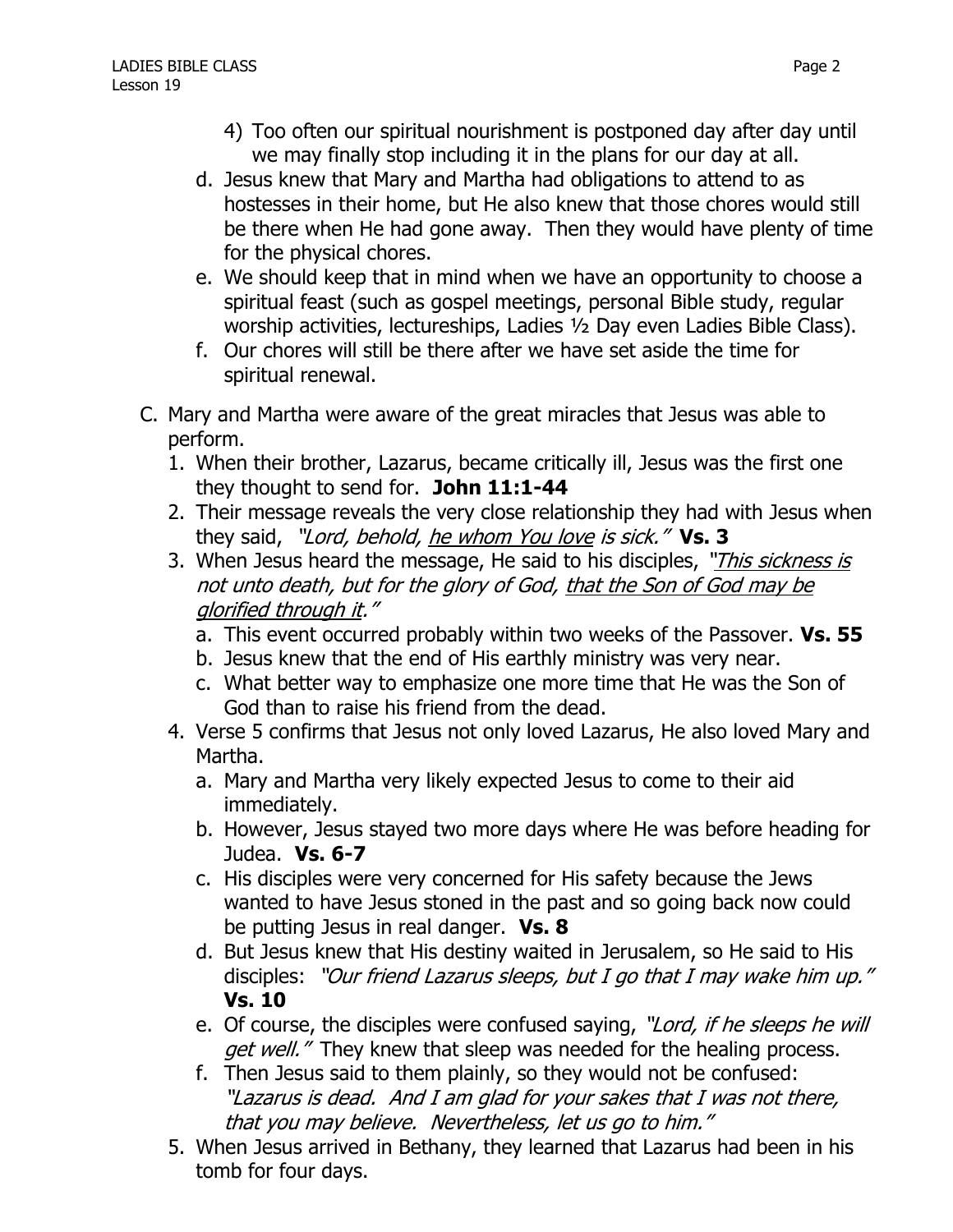- a. It was not a coincidence that Jesus tarried two full days before starting the trip to Bethany.
- b. Jesus didn't want to get there too soon, so there would be no confusion regarding the reality that Lazarus was truly dead.
	- 1) It was the custom during those days that the tomb of a loved one would be guarded for three full days.
	- 2) This was to make certain that there was no chance that he was in an unconscious state that appeared like death, but was not.
	- 3) No one had ever been revived from such unconsciousness after three full days, so then everyone was certain that the person was truly dead.
	- 4) Jesus arrived when Lazarus had been in the tomb for four days, which would eliminate any rumors that he was not really dead.
- c. Lazarus was well known, so many Jews in the area had gathered around Mary and Martha to comfort them in their loss. **Vs. 19**
	- 1) When Mary and Martha heard that Jesus was near, Martha went out to meet Him, but Mary stayed at home.
	- 2) Martha said to Jesus, "Lord, if You had been here, my brother would not have died. But even now I know that whatever You ask of God, God will give You." **John 11:21-22**
	- 3) Jesus assured Martha that her brother would rise again.
	- 4) Then Jesus said, "*I am the resurrection and the life. He who believes* in Me, though he may die, he shall live. <sup>26</sup> And whoever lives and believes in Me shall never die. Do you believe this?"
	- 5) Martha understood about the resurrection on the last day, but she had hoped that He would come to heal Lazarus, not that He would raise Lazarus from the dead.
	- 6) Martha answered the same question that Christians must answer still today. She replied: "Yes, Lord, I believe that You are the Christ, the Son of God, who is to come into the world."
- d. Martha went back to the house to tell Mary that Jesus was calling for her.
	- 1) Mary went out to Jesus with a crowd of Jews following her because they thought she was going to go to the tomb to weep again.
	- 2) When she saw Jesus, Mary fell down at His feet saying the same thing Martha had said, "Lord, if You had been here my brother would not have died." **Vs. 32**
	- 3) When Jesus saw her weeping and the Jews with her were weeping, He "groaned in the spirit and was troubled."
	- 4) We have seen many time where Jesus showed compassion on those who suffered from some physical malady. Now He felt compassion for the grief of these people He loved so much.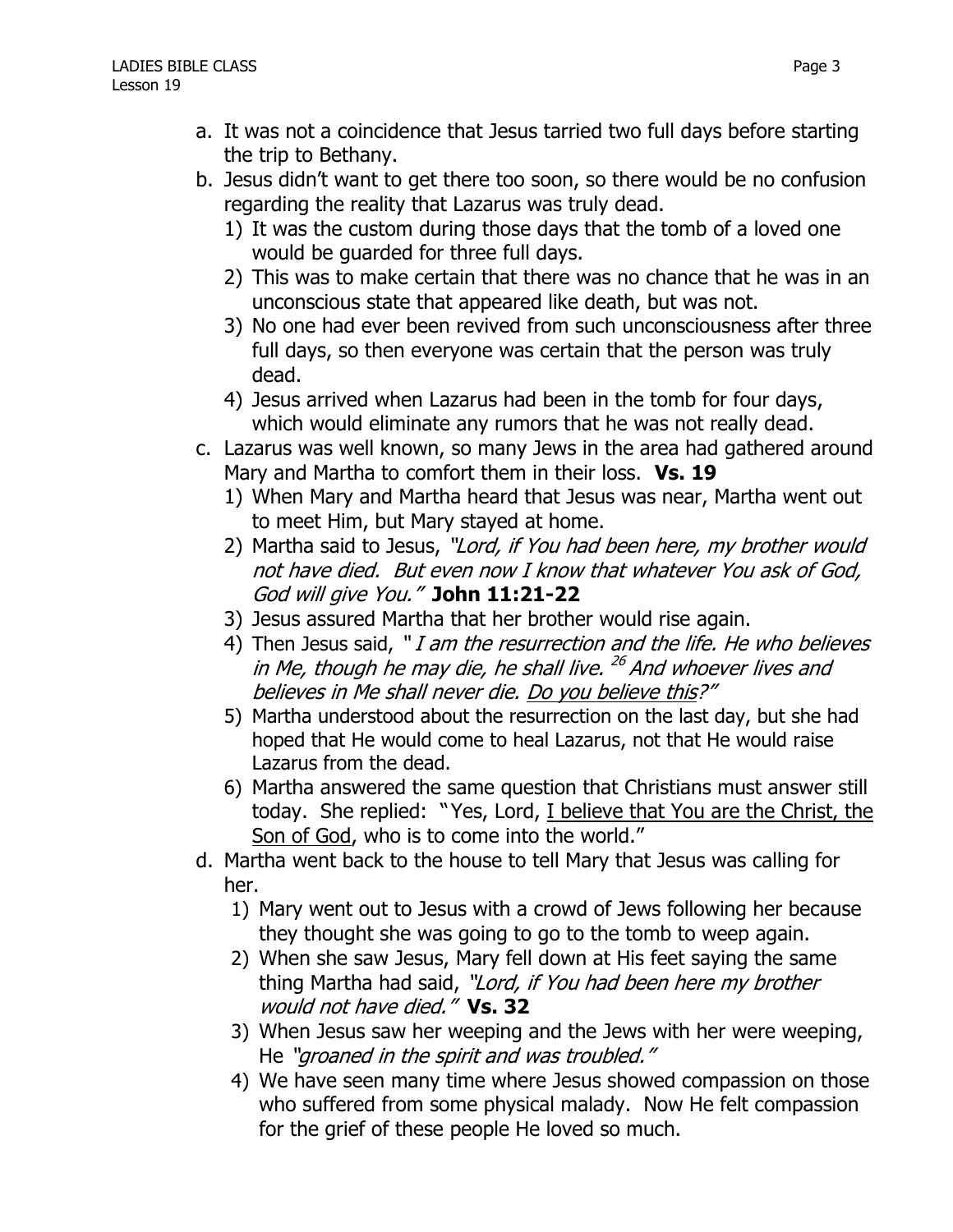- e. Jesus asked where they had laid Lazarus and they took Jesus to the tomb.
	- 1) At that point, Jesus wept also. They all thought that it was because Jesus loved Lazarus so much and grieved at his death.
	- 2) It is more likely that it was because of His great compassion for the two sisters who were suffering the grief of losing their brother.
	- 3) Since Jesus told His disciples that Lazarus was "asleep", He obviously did not weep because Lazarus was dead, considering that He knew that Lazarus would be raised.
	- 4) Then Jesus, again groaning in Himself, came to the tomb, which was a cave with a stone laying against the opening.
	- 5) Jesus said, "Take the stone away." **Vs. 39**
		- a) Martha was hesitant to have the stone removed and said, "Lord, by this time there is a stench, for he has been dead four days."
		- b) But Jesus said, "Did I not say to you that if you would believe you would see the glory of God?"
		- c) Then they took away the stone from the tomb and Jesus prayed, "Father, I thank You that You have heard Me. And I know that You always hear Me, but because of the people who are standing by I said this, that they may believe that You sent Me." **Vs. 41- 42**
		- d) Then Jesus cried with a loud voice, "Lazarus, come forth!"
		- e) Immediately Lazarus came out of the tomb wrapped in the grave clothes, and his face was wrapped with a cloth.
		- f) Then Jesus ordered that the bindings be removed and Lazarus was free. **Vs. 44**
		- g) This fantastic miracle was witnessed by Mary, Martha and all of the Jews who were with her  $-$  as well as the disciples of Jesus.
	- 6) Some of the witnesses went to the Pharisees and told them what Jesus had done.
		- a) The chief priests and the Pharisees gathered a council and discussed what they should do, since they feared that everyone would believe in Jesus when they heard of this miracle.
		- b) From that day forward, they plotted to put Jesus to death and they commanded that anyone who knew where Jesus was should report it to them so they could arrest Him. **Vs. 56**

#### D. **Who is the woman who anointed Jesus at Bethany before the Passover? Matt. 27:1-13; Mark 14:1-9; John 12:1-7**

- a. Since there are several accounts of Jesus being attended by a woman who use expensive "fragrant oil" on Jesus, can we identify these women? Yes, we can.
- b. **Luke 7:36-50** Early in the ministry of Jesus was invited to the home of one of a Pharisees named Simon.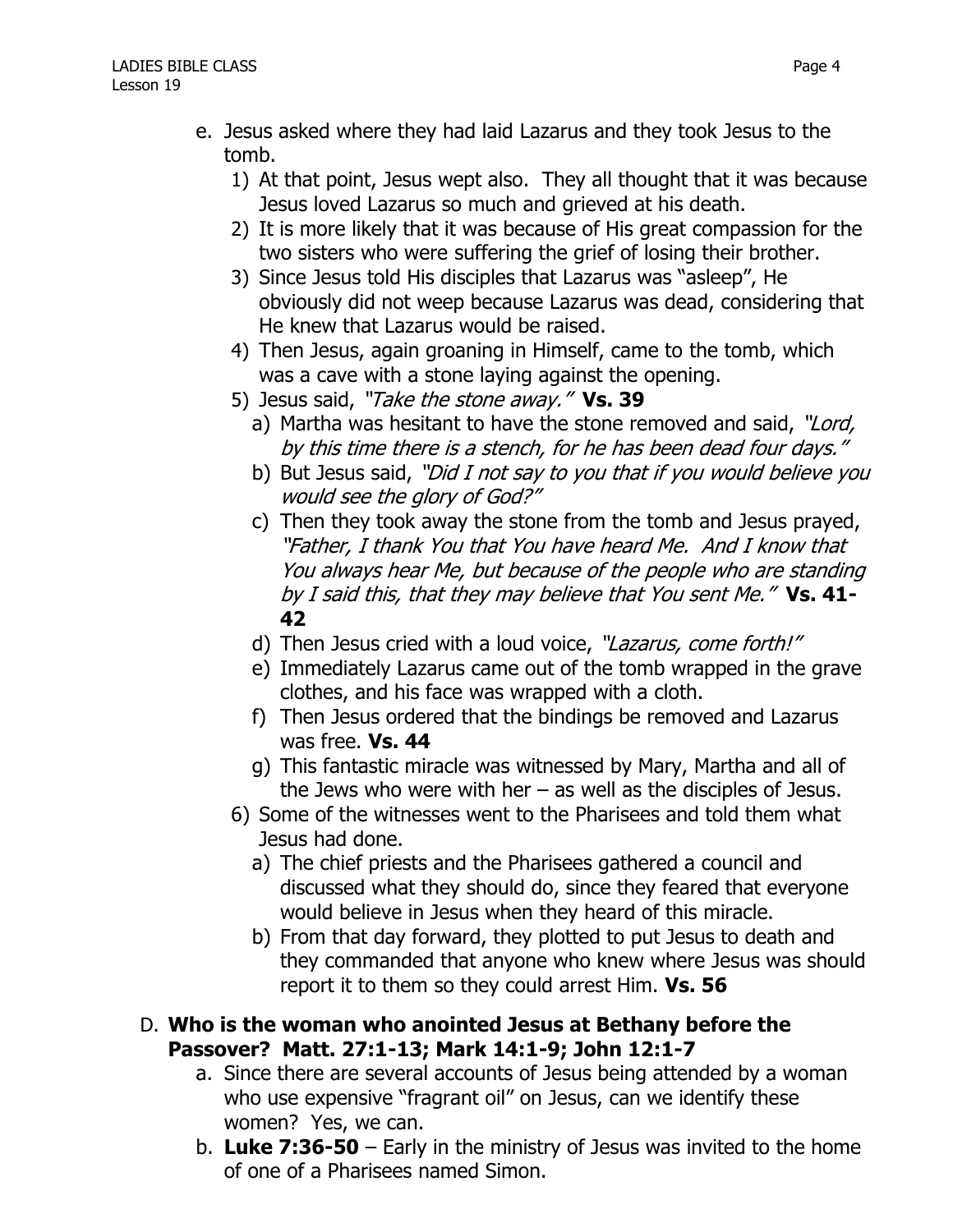- c. This account took place in Galilee, just after Jesus raised the son of a widow from the dead in the city of Nain**.**
	- 1) When they sat down to eat a sinful woman from the city brought an alabaster flask of fragrant oil.
	- 2) She stood behind Jesus weeping and she began to wash His feet with her tears and wiped them dry with her hair.
	- 3) She also anointed his feet with the fragrant oil and kissed his feet.
	- 4) The Pharisee criticized Jesus saying "If this man were a prophet, he would know who and what manner of woman this is who is touching Him, for she is a sinner." **Vs. 39**
	- 5) Jesus then told Simon (the Pharisee) a parable about a creditor who had two debtors. One owed 500 denarii and the other owed 50 denarii.
		- a) When they had no way of repaying their debt, he forgave them both of all of their debt.
		- b) Then Jesus asked, "Which one loved him more?"
		- c) The Pharisee answered, "I suppose the one whom he forgave more." **Vs. 43**
		- d) Jesus said that he was correct. Then Jesus defended the woman saying:
			- i) When I entered your house, you gave Me no water for My feet, but she has washed My feet with her tears and wiped them with her hair – You did not offer me any of these courtesies.
			- ii) You did not anoint my head with oil but she has anointed My feet with fragrant oil, therefore I say to you, her sins, which are many, are forgiven because she loved much.
- d. **John 11:1-2** In John's account of the sickness and death of Lazarus, he identifies his sisters as Mary and Martha (vs.1)
	- 1) In verse 2, John describes Mary as the one who "*anointed the Lord* with fragrant oil and wiped His feet with her hair."
	- 2) John must have been referring to the same account Luke reported in **Luke 7**.
		- a) Note the same phrase is used by Luke and John: "fragrant oil".
		- b) Note both also tied the event to "wiping His feet with her hair."
		- c) Luke did not identify the woman in His account, but John indicates that Mary, the sister of Lazarus, is the same woman Luke spoke of.
		- d) Identifying Mary as the "sinful woman" in **Luke 7** certainly gives us more insight into Mary's devotion to Jesus.
		- e) No wonder she chose sitting at His feet to listen to Him speak when He visited their home.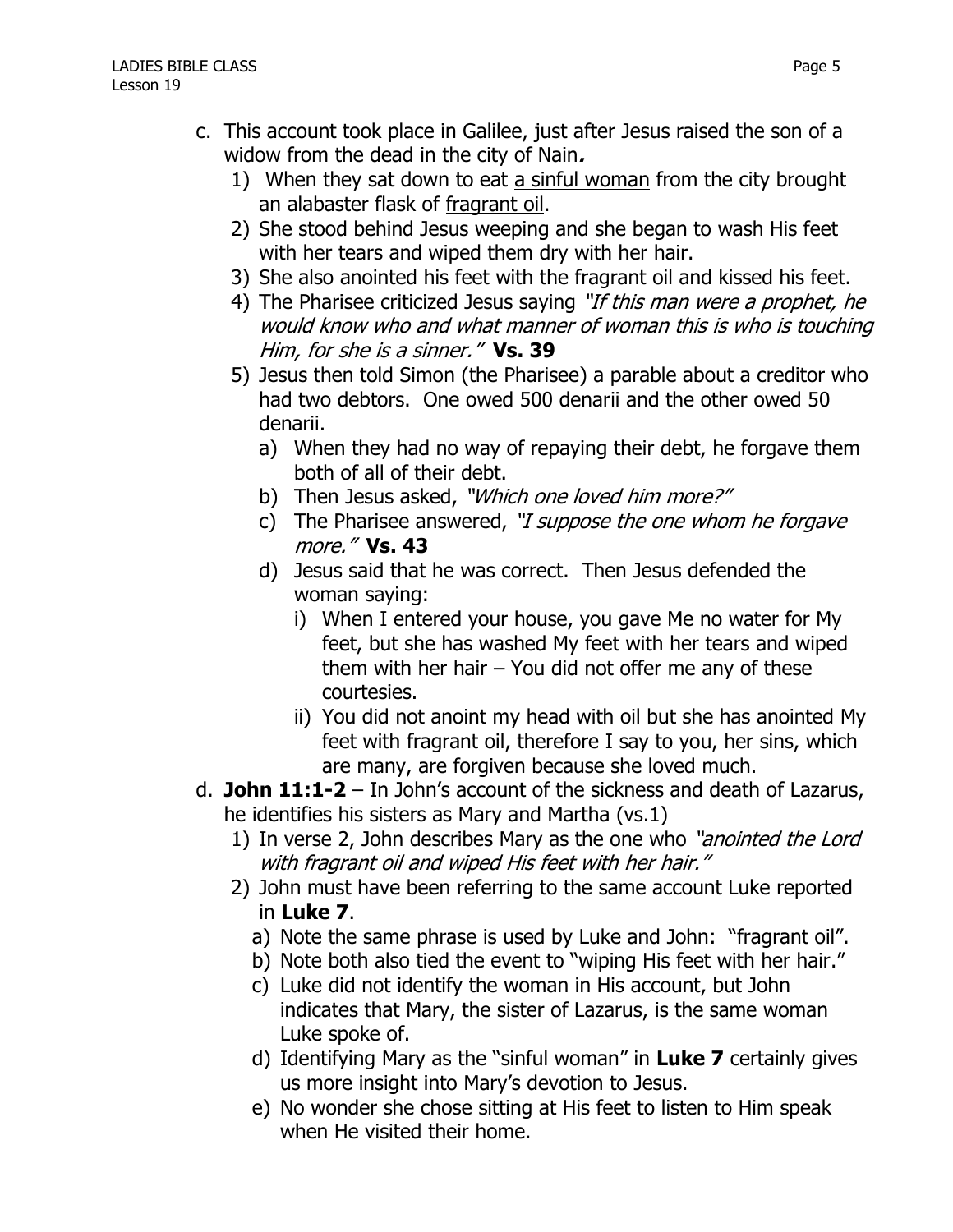- f) She, who had been forgiven so much also loved Jesus so very much.
- g) Last week we discussed that some have suggested that the "sinful woman" Luke spoke of was Mary Magdalene, however, there is no scriptural nor historical evidence to support that idea.
- e. **John 12:1-9** Here John gives some information that occurred during the last week in the life of Jesus.
	- 1) He attended a dinner, where Lazarus was present and Martha served the food.
	- 2) At this dinner Mary took a pound of very costly oil of spikenard and anointed the feet of Jesus and wiped his feet with her hair. **Vs. 3**
	- 3) Judas Iscariot (Simon's son) said, "*Why was this <u>fragrant oil</u> not sold* for three hundred denarii and given to the poor?
	- 4) Judas didn't really care about the poor, but because he was a thief, and had the money box and he used what was put in it.
	- 5) Jesus defended Mary again saying, "Let her alone; she has kept this for the day of My burial. For the poor you have with you always, but Me you do not have always." **Vs. 7-8**
	- 6) At this time the chief priests were not only plotting the death of Jesus, but they also wanted to kill Lazarus because many of the Jews believed in Jesus because he raised Lazarus from the dead. **Vs. 10**
- f. **Mark 14:3-9 –** Mark also records the dinner at the home of Simon, the Leper (who had obviously been healed by Jesus or He would not have been permitted to participate in a social event.
	- 1) He also included the fact that a woman brought an alabaster flask of very costly oil of spikenard and poured it on Jesus' head.
	- 2) He did not name the woman.
	- 3) Obviously, it is the same account as John's, even though Mark does not identify two of the main participants.
- g. **Matthew 26:6-14** Matthew also tells the same story as Mark, without giving the name of the woman who brought the alabaster flask of very costly fragrant oil.
	- 1) The facts are the same and the time frame is the same.
	- 2) Even without mentioning her name, Matthew records that Jesus said, "...wherever this gospel is preached in the whole world, what this woman has done will also be told as a memorial." **Vs. 13**
	- 3) This event could hardly be forgotten since three of the four accounts of the gospel record the event.
	- 4) By harmonizing all of the accounts, we can know that it was definitely Mary, the sister of Martha and Lazarus, who had to express her deep love for Jesus one last time before the crucifixion.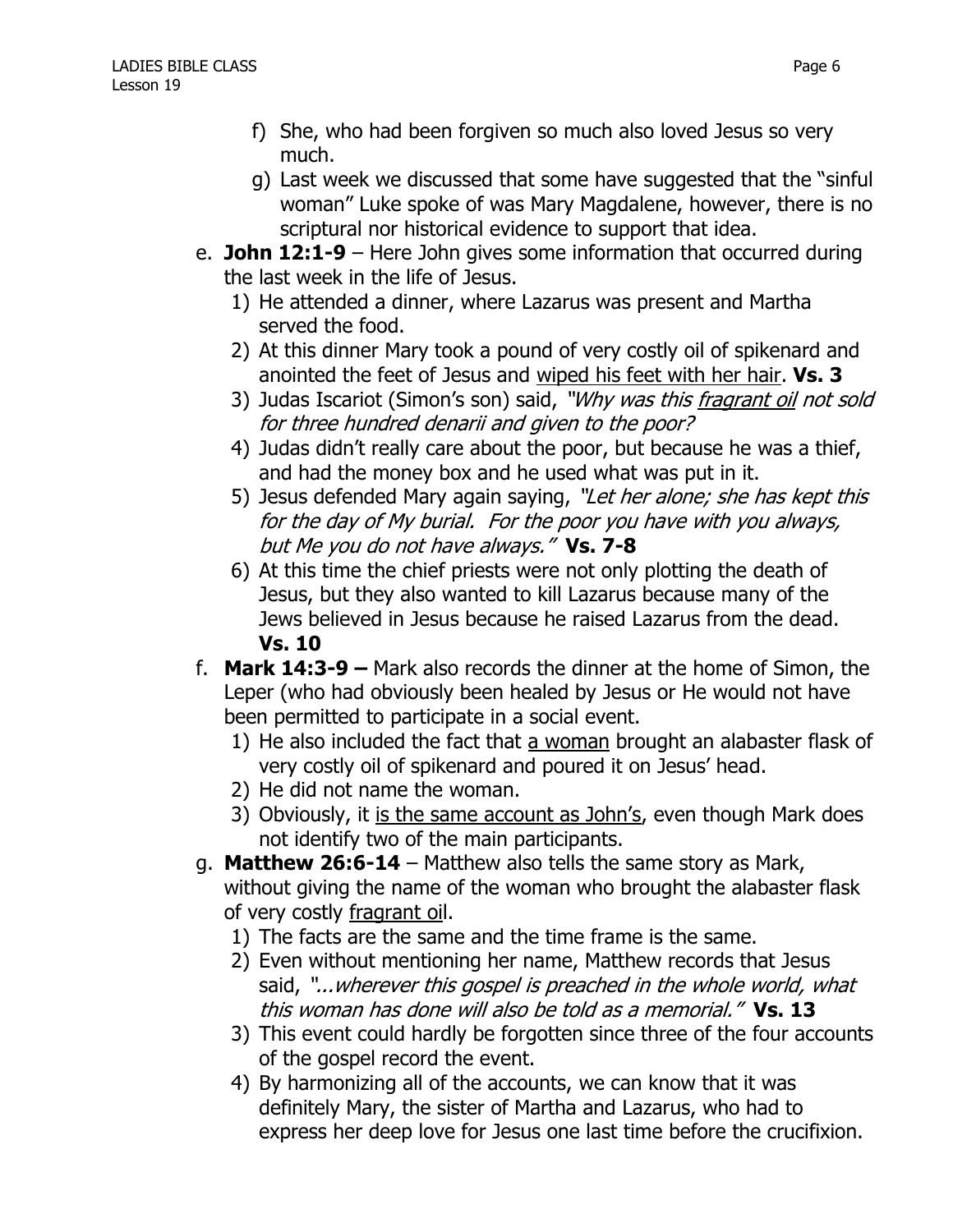- 5) We can also trust that Mary was also the one who came to Jesus as a sinner and washed His feet with her tears and dried them with her hair in Luke 7.
- E. Mary and Martha each had an attitude that makes a great servant of the Lord.
	- 1. Mary had a deep abiding faith in Jesus Christ and she never tired of listening to Him speak and learning everything He had to teach.
	- 2. While Martha also had faith in Jesus, she chose to serve Him by offering food and hospitality to Jesus and his disciples.
	- 3. One of the difficulties in living the Christian life is to achieve a balance of faith and works.
		- a. **Faith alone – James 2:19** "You believe that there is one God. You do well. Even the demons believe – and tremble!"
		- b. **Works alone Romans 4:4** "Now to him who works, the wages are not counted as grace but as debt."
		- c. **Balance – James 2:18** "Show me your faith without your works, and I will show you my faith by my works."
	- 4. Mary and Martha have taught us that balance is needed to successfully live the Christian life.
		- a. Blessed is the Christian woman who does not let spiritual growth suffer while she is involved in many good works that brings glory to God;
		- b. AND blessed is the Christian woman who knows that good works are the natural fruit of the deep faith she has in God and His Son, Jesus Christ.

## **II. Pontius Pilate's Wife**

- A. Just a few hours after celebrating the Passover meal with His twelve special disciples, Jesus was arrested in the Garden of Gethsemane
	- 1. Jesus raised Lazarus from the dead about two weeks before Passover and this event spurred the leaders of the Jews to want to kill Jesus.
		- a. **John 11:53** "Then, from that day on, they (the chief priests) plotted to put Him to death."
		- b. **Matthew 26:3** <sup>"3</sup> Then the chief priests, the scribes, and the elders of the people assembled at the palace of the high priest, who was called Caiaphas, <sup>4</sup> and <u>plotted to take Jesus by trickery and kill Him</u>. <sup>5</sup> But they said, "Not during the feast, lest there be an uproar among the people."
		- c. **John 11:57** "Now both the chief priests and the Pharisees had given a command, that if anyone knew where He was, he should report it, that they might seize Him."
		- d. The chief priests, the scribes and the Pharisees were not interested in justice.
		- e. They were very envious of Jesus because of the multitudes who believed His teaching and this jealousy lead to their desire to have Him killed**.**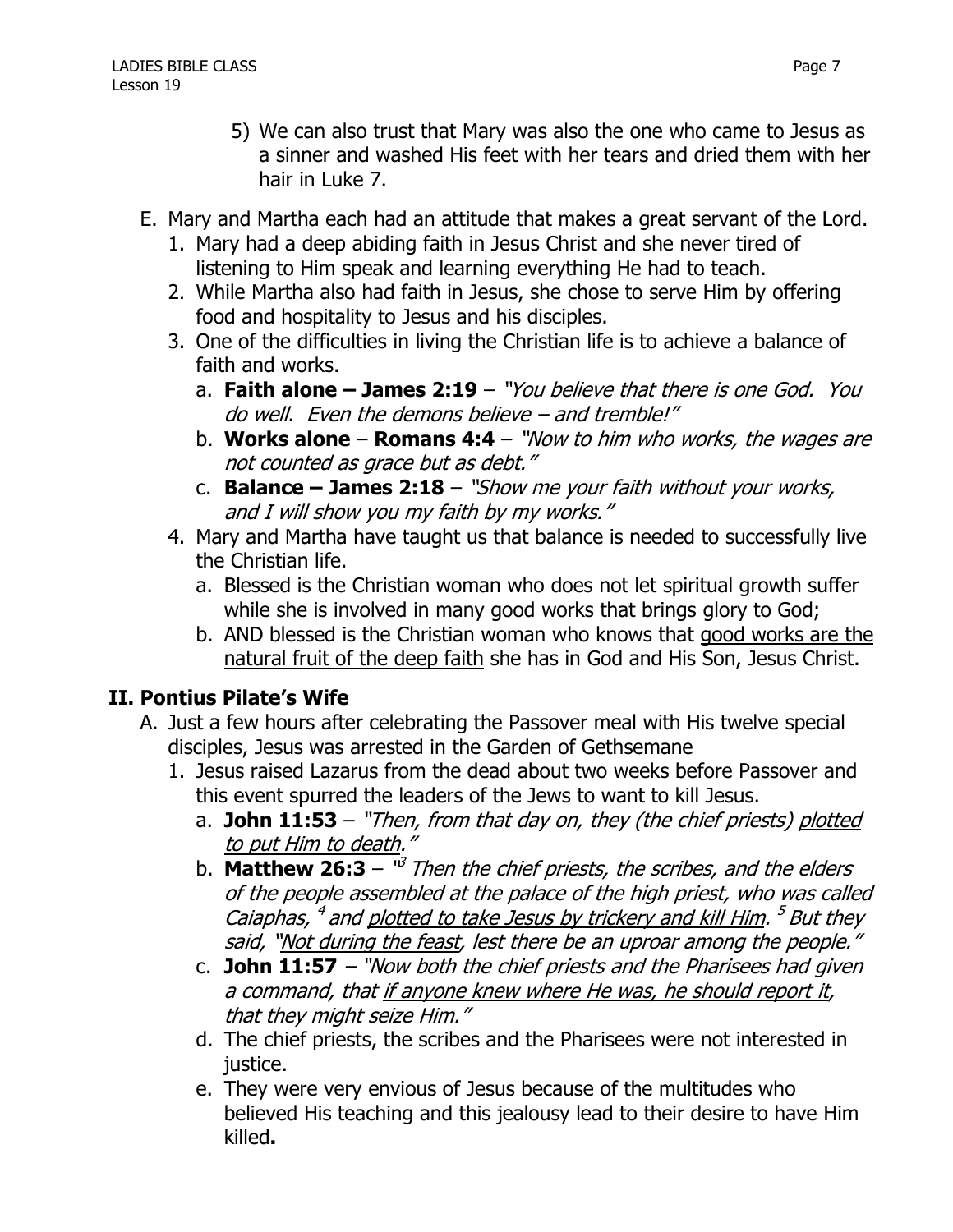- f. The whole trial process was simply a "show" to convince the people that they were simply carrying out justice.
- g. The Jewish leaders had determined the verdict of His trial (death) before the trials were even begun.
- 2. When Judas Iscariot went to the chief priests and offered to lead them to Jesus, they agreed to pay him thirty pieces of silver, and it presented the very opportunity they were seeking.
	- a. From that point, Judas looked for an opportunity when Jesus was Not surrounded by a great multitude. **John 22:6**
	- b. After the Passover meal, Judas went to the chief priests who gathered a multitude carrying swords and clubs and Judas took them to Gethsemane, where Jesus had been praying.
	- c. Judas made his betrayal of Jesus all the more cruel by going to Jesus and kissing his cheek (which was a common greeting among friends). **Luke 22:47**
	- d. If Judas thought he was fooling Jesus by this friendly gesture, he was sadly mistaken, since Jesus had already announced at the Passover mean that one of them would betray Him**.**
	- e. Jesus said to Judas, "Judas, are you betraying the Son of Man with a kiss?" How painful this must have been for Jesus.
- B. The accusers took Jesus to the high priest, who was assembled with the chief priests, the elders and the scribes (the Sanhedrin)
	- 1. Those escorting Jesus throughout the trials mocked Him and physically abused Him. **Luke 63-64**
		- a. They beat Him
		- b. They blindfolded Him and taunted Him by saying, "Prophesy! Who is the one who struck You?"
		- c. They struck Him in the face
	- 2. The Sanhedrin brought in false witnesses to testify against Jesus, but none could bring a charge worthy of death. **Matthew 26:59-60**
	- 3. Finally two false witnesses came forward and said, "This fellow said, 'I am able to destroy the temple of God and to build it in three days**."**
		- a. Jesus was referring to His own body as the "temple of God", and was confirming once again that He would be dead for three days and then rise again.
		- b. The members of the Sanhedrin did not understand this so the high priest asked Jesus if He was the Christ, the Son of God. **Vs. 62**
		- c. Jesus admitted this saying, "It is as you said. Nevertheless, I say to you, hereafter you will see the Son of Man sitting at the right hand of the Power, and coming on the clouds of heaven."
	- 4. Finally, the high priest had found something with which he could charge Jesus; a charge which carried the death penalty.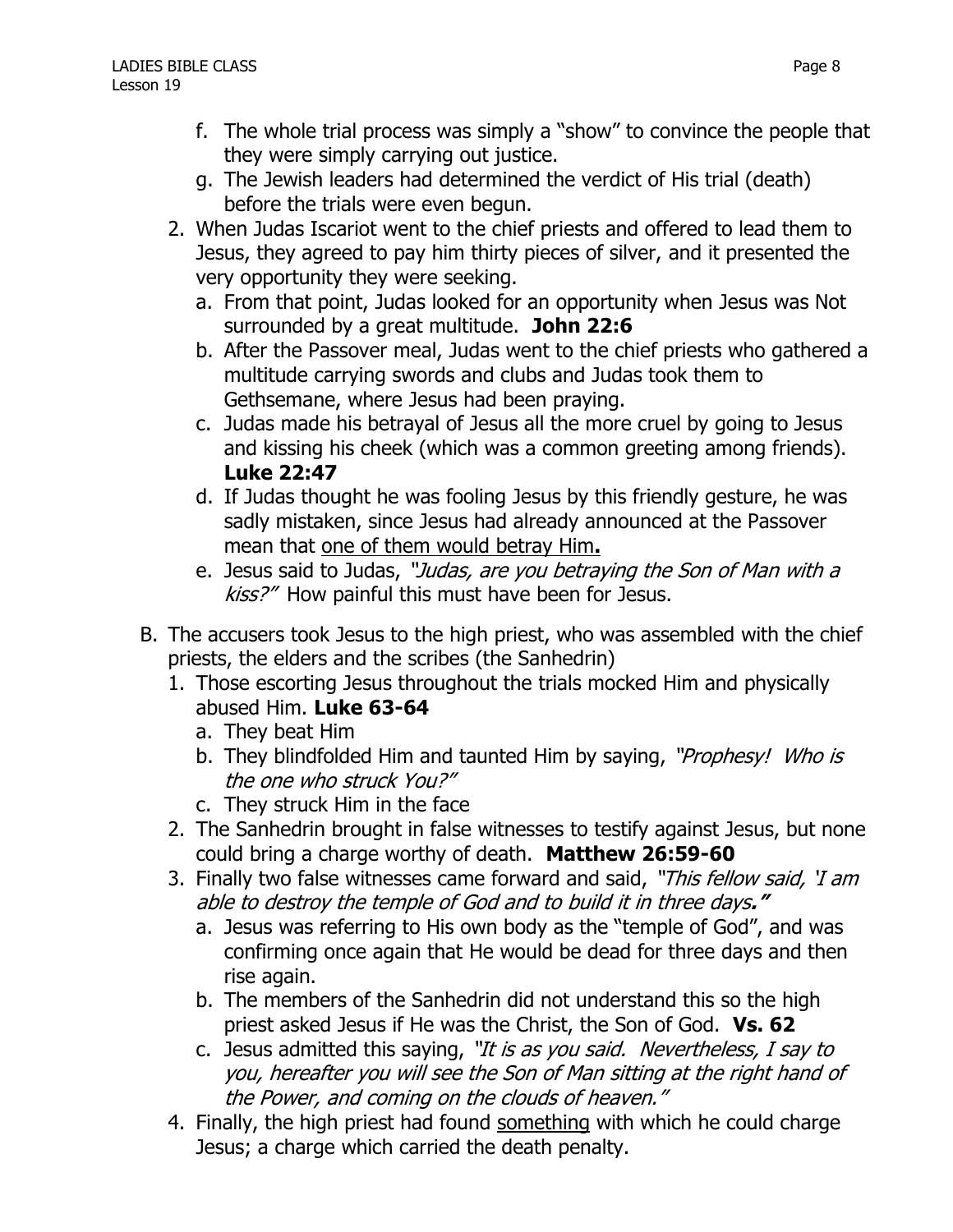- a. The high priest tore his clothes saying, "He has spoken blasphemy! What further need do we have of witnesses Look now you have heard His blasphemy! What do you think?" **Vs. 65**
- b. **Mark 14:64b** "And they all condemned Him to be deserving of death." The verdict was unanimous.
- C. As soon as it was daylight they tied the hands of Jesus and took Him to Pontius Pilate.
	- 1. If not for his role in the crucifixion of Jesus, Pontius Pilate would hardly be remembered at all, since there is very little written about him in history.
		- a. Pilate was a very political man, always concerned about Rome's opinion of him.
		- b. He was a cowardly politician who delivered the Son of God over to the rebellious Jews for crucifixion, knowing that the charges against Him were fabricated.
		- c. As the governor (or procurator) of Judea, Pilate represented the Roman Empire who ruled over most of the known world.
		- d. His job for the Roman government was the collection of taxes and commanding a large band of military who were also an imperial police force.
		- e. Pilate's primary to maintain peace and stability in the province he governed.
		- f. Commentators called him cruel and oppressive, but Jerusalem was a turbulent city, especially when the city was overflowing with Jews from every region who came to celebrate the various festivals the Jews observed.
		- g. In 1961, at Caesarea, an inscription was found. It said: "The Tiberieum (a temple dedicated to worship Tiberius Caesar) of the Caesareans Pontius Pilate Praefect of Judea has given." So, once again, archaeology confirms Bible facts.
	- 2. The only reason the Jews took Jesus to be tried by Pilate was because they wanted a scapegoat to blame so their evil motives would remain hidden.
		- a. Many think it was because they did not have the authority to carry out the death sentence, but that is not true.
		- b. The Jews had the authority to carry out the death penalty for religious offenses only, such as adultery and blasphemy.
		- c. Note that while the high priest passionately accused Jesus of blasphemy before the Sanhedrin, that was not the charge they gave to Pilate.
		- d. **Luke 23:1-2** "Then the whole multitude of them arose and led Him to Pilate. <sup>2</sup> And they began to accuse Him, saying, "<u>We found this fellow</u> perverting the nation, and forbidding to pay taxes to Caesar, saying that He Himself is Christ, a King."
			- 1) Perverting the nation  $-$  this was equal to sedition leading to a rebellion.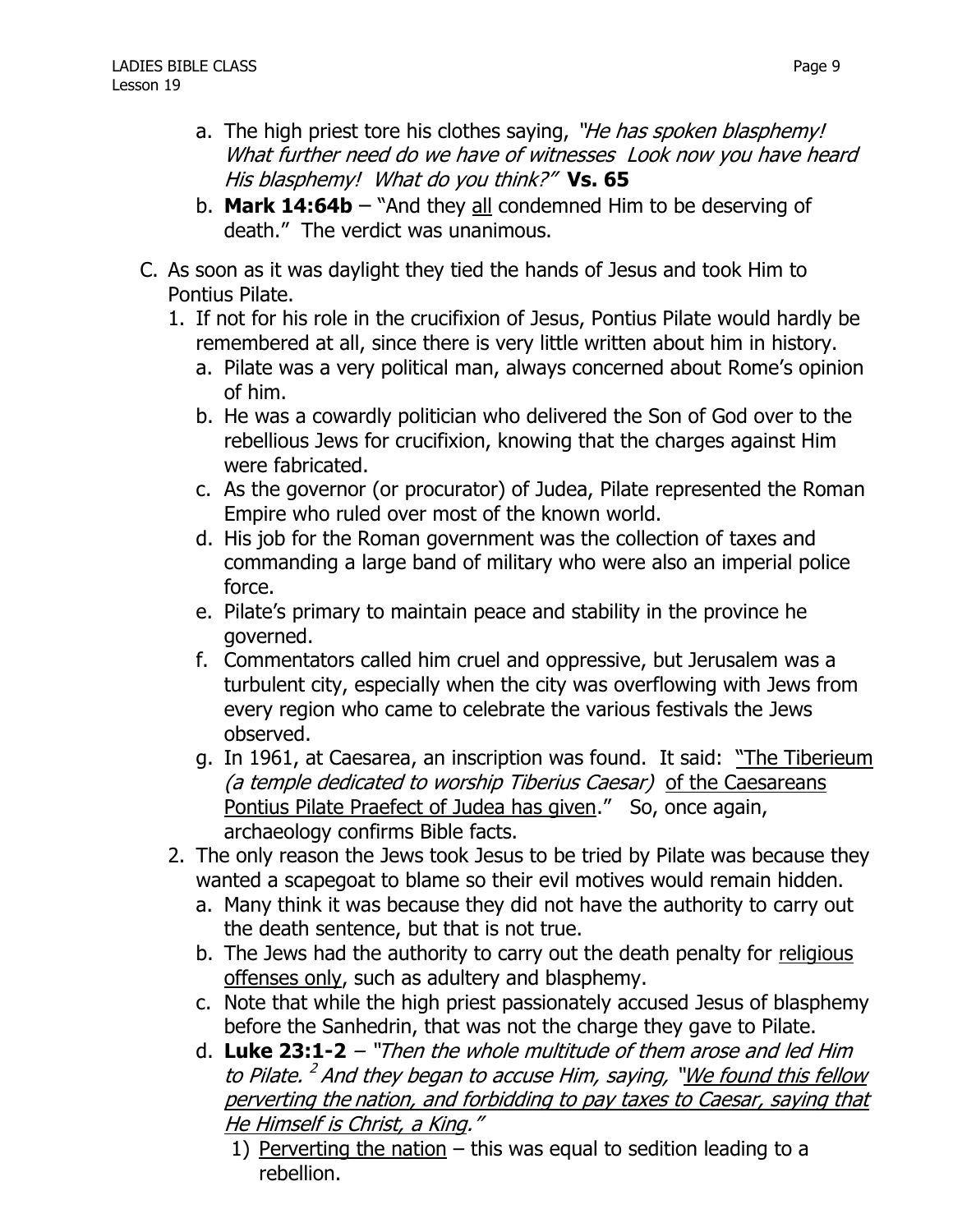- 2) Tax evasion not only accusing Jesus of refusing to pay taxes, they also insisted that He forbid His followers to pay taxes to Caesar.
- 3) Saying that He Himself is Christ, a King accusing Jesus of inciting a rebellion in which He would take over Pilate's territory.
- e. Even after these accusations, Pontius Pilate could not judge Him guilty.

## **Luke 23:4**

- 1) The Sanhedrin had collected a large crowd as they marched Jesus to Pilate's hall, and they all became more fierce.
- 2) They kept saying, "He stirs up the people, teaching throughout all Judea, beginning from Galilee to this place." **Vs. 8**
	- a) When Pilate heard that Jesus was a Galilean, he jumped at the chance to get rid of this case altogether.
	- b) Pilate sent them to Herod, who was the ruler over Galilee and he was visiting Jerusalem at the time.
- 3. Herod was very happy to hear the case because he had heard of the miracles Jesus had done and he hoped to see one.
	- a. Herod asked Jesus many questions, but Jesus would not answer any of them. **Vs. 9**
	- b. The chief priests stood before Herod accusing Jesus passionately.
	- c. Then Herod, along with his soldiers, treated Jesus with contempt.
		- 1) They mocked Him by putting a "gorgeous robe" representing royalty since Jesus had declared Himself a king.
		- 2) Herod then sent Him back to Pilate. Herod and Pilate became friends with each other, when they were previously enemies. **Vs. 12**
- 4. Pilate was not pleased that Jesus was brought before him again.
	- a. He called the chief priests, the rulers and the people together **Luke 23:13-17** –  $1^{d3}$  Then Pilate, when he had called together the chief priests, the rulers, and the people, <sup>14</sup> said to them, "You have brought this Man to me, as one who misleads the people. And indeed, having examined Him in your presence, I have found no fault in this Man concerning those things of which you accuse Him; <sup>15</sup> no, neither did Herod, for I sent you back to him; and indeed nothing deserving of death has been done by Him. <sup>16</sup> I will therefore chastise Him and release <u>Him</u>" <sup>17</sup> (for it was necessary for him to release one (prisoner) to them at the feast).
	- b. Pilate thought he had found a way out of this disagreeable case by letting Jesus go, as it was the custom to release one prisoner to the people during Passover.
	- c. Pilate was desperate to find a peaceful solution because he couldn't afford to have a riot with Jerusalem so full of people for Passover.
	- d. Finally he offered to release either "Jesus, who is called Christ", or Barabbas, who was murder and one who stirred up rebellion.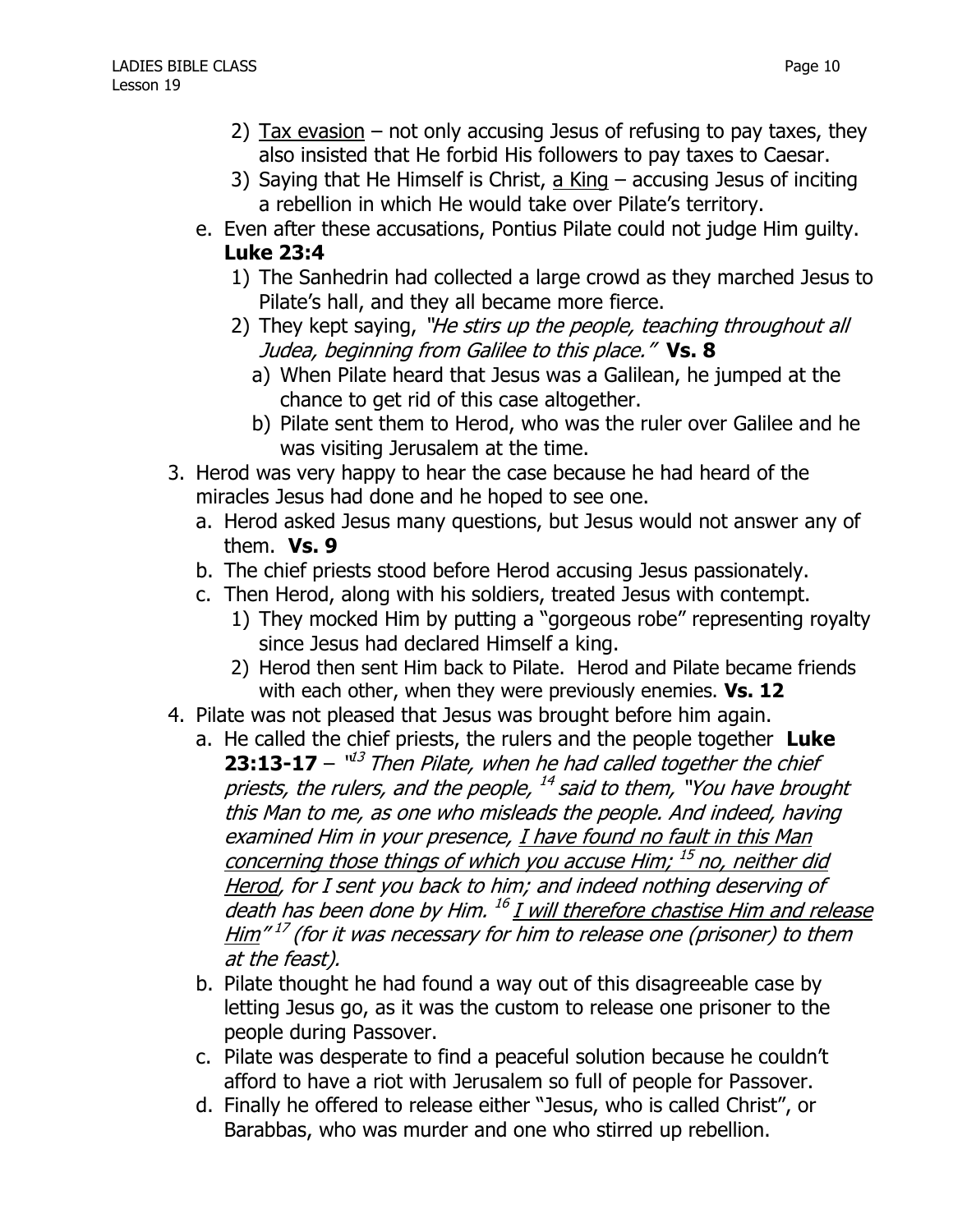- e. While Pilate waited for their decision, his wife sent a message to him saying, "Have nothing to do with that just Man, for I have suffered many things today in a dream because of Him."
	- 1) Dreams had long been a method that God used to communicate a message to certain people; usually Jews, but sometimes to Gentiles.
		- a) The Magi (Gentiles) who came following a star to find the birth of a King also received a message from God telling them not to go back to Herod with the location of the child. **Matthew 2:12**
		- b) Cornelius (Gentile) was a centurion who feared God, and he did many things trying to serve God.
			- i) However, all of his kind deeds, nor his prayers, nor his generous gifts to the poor had brought him the salvation he sought.
			- ii) **Acts 10:3-8** reveals that one day Cornelius received a vision of an angel of God telling him that God had noticed his effort to serve God; then tells him to send to Joppa for Peter who would tell him what he must do.
			- iii) The message Peter gave him resulted in baptism for Cornelius and his household.
		- c) Joseph (Jew) received a message from God in a dream telling him to take Mary and her child to Egypt to escape from Herod who was killing every male child born within the past two years. **Matthew 2:13**
	- 2) History tells us very little about Pilate's wife (whose name is never mentioned in scripture).
		- a) She was born to nobility in Rome.
		- b) She was well educated and wealthy
		- 3) Pilate obviously respected his wife very much.
		- a) Otherwise, why wouldn't God have sent the dream to Pilate?
		- b) Since Pilate had already stated clearly that he found Jesus guilty of nothing, perhaps God was providing Pilate one last opportunity to do the right thing.
		- c) Pilate's wife knew what great pressure Pilate was under from the Jews.
		- d) She also knew that his superiors in the Roman government would expect him to maintain peace and order in the territory he governed.
		- e) But most important, Pilate's wife knew that Jesus was innocent and she wanted to warn her husband not to give in to the strong pressure from the Jews.
		- f) Her dream was so disturbing that she feared that condemning this innocent man would end in disaster for her husband.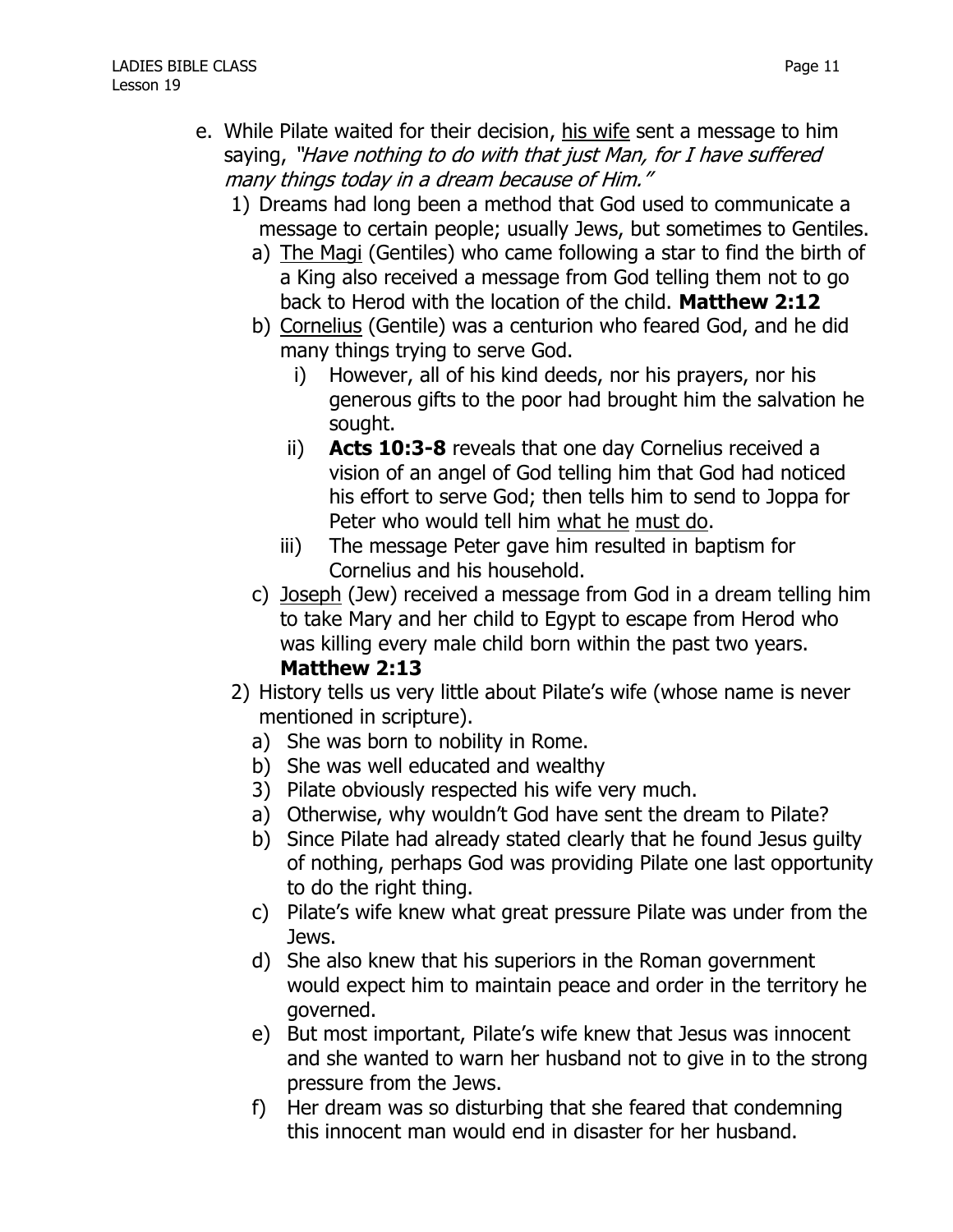- 4) Of course, we know that Jesus was destined to die in this manner, but Pilate did not have to be the one who ordered it, then the Jews alone would have to accept the guilt of killing the Son of God.
- f. Pilate was so sure that they would choose to release Jesus, who had committed no crime, rather than the murderer and rioter, Barabbas.
	- 1) Pilate thought, "Surely they wouldn't kill an innocent man out of jealousy!"
	- 2) But by this time, the crowd had been pushed to a frenzy, long past using common sense or listening to facts.
	- 3) The Jews demanded that Pilate release Barabbas.
- g. Pilate couldn't believe his ears and said to the crowd, "*What then shall I* do with Jesus who is Christ?" **Matthew 27:22**
	- 1) The crowd cried out, "Let Him be crucified!"
	- 2) Pilate still couldn't believe they wanted to kill this innocent man, so he asked, "Why? What evil has He done?"
	- 3) The people shouted even louder saying, "Let Him be crucified!"
- h. At this point, Pilate gave up trying to reason with this violent mob.
	- 1) Pilate then took a pan of water and in front of the crowd he washed his hands saying, "I am innocent of the blood of this just Person. You see to it."
	- 2) Perhaps this soothed Pilate's conscience by refusing to specifically convict Jesus of any crime and refusing to order Him to be crucified; however, he permitted the Jews to carry out the sentence, and he allowed his soldiers to assist them. **Vs. 27**
	- 3) Pilate was the highest ranking government official in all of Judea.
	- 4) He had the power of life and death when hearing criminal cases.
	- 5) He could have used that authority to free Jesus and then compel the crowd to leave Him alone or face criminal charges themselves.
	- 6) Pilate cared too much about his own reputation and was unwilling to make enemies of the Jews, so he just stood back and let it happen.
- 5. When the people saw that Pilate wanted nothing to do with crucifying Jesus, they agreed that His blood would be on them and their children.
	- a. Surely they didn't know what they were saying.
	- b. Jesus knew that this mob didn't know that they were killing the Son of God because He asked God to "forgive them for they know not what they do!" **Luke 23:34**
	- c. In **Acts 2:36** Peter accused the Jews of killing Jesus: "Therefore let all the house of Israel know assuredly that God has made this Jesus, whom you crucified, both Lord and Christ."
		- 1) When the Jews heard that message on the Day of Pentecost, they were "cut to the heart".
		- 2) Learning the extent of their sin against God, broke their hearts.
		- 3) How could God ever forgive them for such a sin?